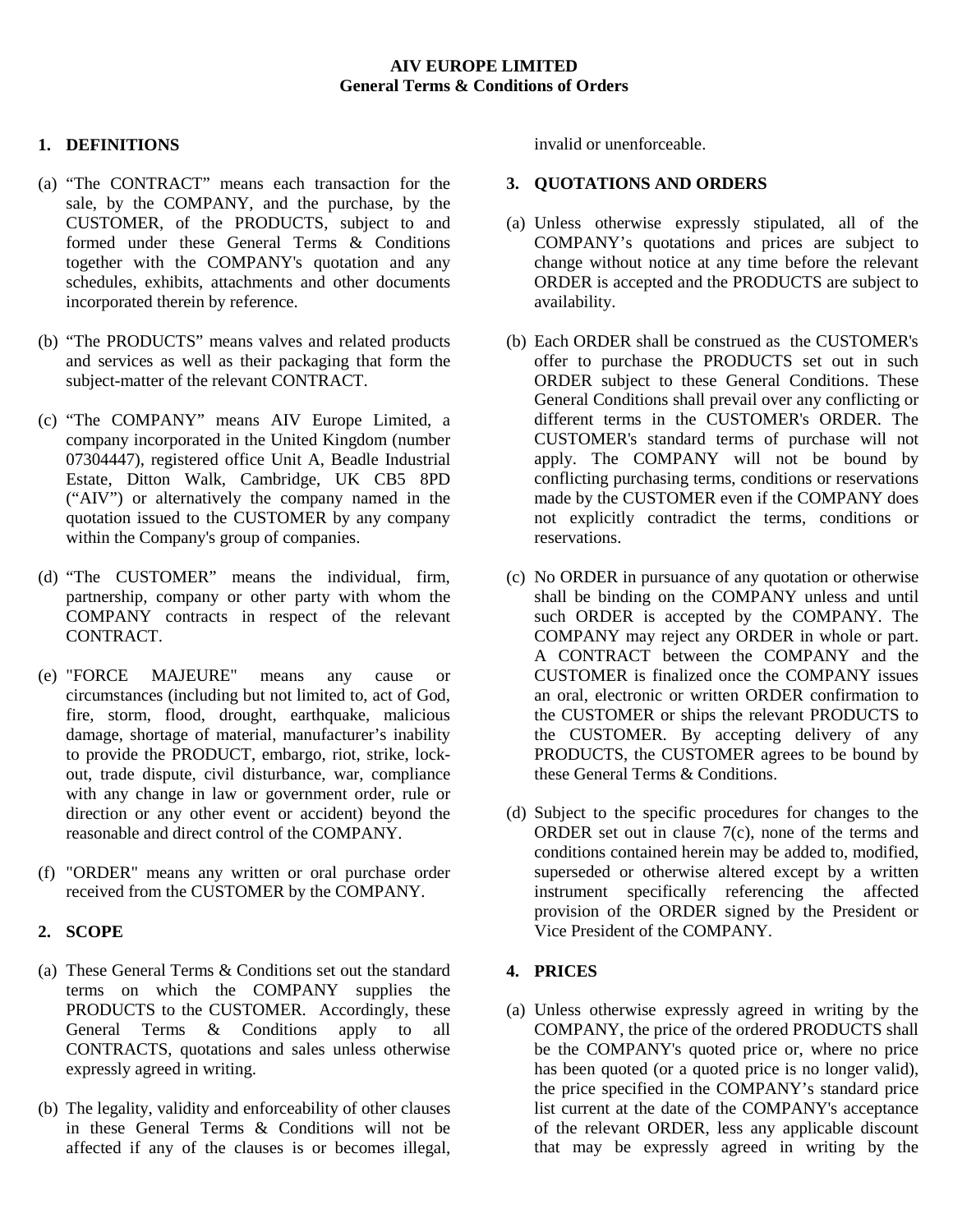COMPANY from time to time.

- (b) All prices shown are, unless otherwise expressly agreed, in British Pounds Sterling (GBP) and are F.O.B. (Incoterms 2010) COMPANY's designated shipping point, unless otherwise expressly agreed to by the COMPANY.
- (c) Prices exclude taxes, duties and packaging, delivery and insurance costs, which the CUSTOMER must pay unless the law specifically provides that such payment must be made by the COMPANY in which case the CUSTOMER shall reimburse COMPANY for such payment in addition to the purchase price. All prices include the COMPANY's standard packing, but not pallets or crating for export goods.

# **5. PAYMENTS AND LICENCES**

- (a) Unless otherwise expressly agreed in writing by the COMPANY, the COMPANY shall be entitled to invoice the CUSTOMER in respect of the relevant ORDER, on or following the COMPANY's acceptance of the relevant ORDER.
- (b) Payment must be made in the currency specified in the COMPANY's invoice.
- (c) The CUSTOMER must pay the full invoice amount within 30 days from the date of the invoice unless otherwise agreed in writing. The COMPANY is entitled to charge interest on overdue payments at the greater of the following two rates: (a) 1.5% monthly or (b) 2% annually above the current monthly base rate of the COMPANY's bank. In no event shall the interest rate be higher than the maximum rate permitted by applicable law. The CUSTOMER shall reimburse the COMPANY for all costs and expenses, including legal fees, which the COMPANY incurs in collecting overdue amounts.
- (d) The CUSTOMER is not entitled to withhold, set off or deduct claims against the COMPANY from an amount that it owes the COMPANY under any CONTRACT or other agreement with the COMPANY.
- (e) The COMPANY is obligated to deliver a PRODUCT only if the CUSTOMER has made due payment of all amounts that it owes to the COMPANY at the date of delivery under the relevant CONTRACT or as otherwise agreed expressly in writing with the COMPANY. The COMPANY is entitled to suspend delivery of a PRODUCT if the CUSTOMER is in default without this affecting the COMPANY's other rights under the relevant CONTRACT or other agreement with the CUSTOMER. The COMPANY is

not obligated to resume deliveries until the CUSTOMER has paid all overdue amounts, including all expenses and accrued interest.

(f) It is the CUSTOMER's exclusive responsibility to obtain all licences, exchange control documents and other consents needed for the import and use of the PRODUCTS as well as for payment of the PRODUCTS. The CUSTOMER will not be discharged from his obligations under these General Terms & Conditions because it fails to obtain a licence or other consents.

# **6. DELIVERY AND FORCE MAJEURE**

- (a) While the COMPANY will endeavour to deliver the PRODUCTS by any date or within any period agreed upon, such dates and periods are estimates only given in good faith and the COMPANY will not be liable for any failure to deliver by such date or within such a period. Time for delivery shall not be of the essence of the CONTRACT.
- (b) Should the COMPANY be delayed in or prevented from making the delivery of the PRODUCTS due to FORCE MAJEURE, the COMPANY may terminate the CONTRACT or suspend the ORDER without incurring any liability for any loss or damage arising therefrom, but without prejudice in any such case to rights accrued to the COMPANY for deliveries already made.
- (c) Unless otherwise agreed to in writing by the COMPANY, the COMPANY shall deliver the PRODUCTS by the means most convenient to the COMPANY to the address or addresses specified by the CUSTOMER at the time of placing the ORDER or (in the event that the CUSTOMER fails so to specify an address) to any address at which the CUSTOMER resides or carries on business. Deliveries are made F.O.B. (Incoterms 2010) COMPANY's designated shipping point.
- (d) The CUSTOMER is obligated to pay all costs that the COMPANY incurs because of the CUSTOMER's failure to take delivery when delivery is tendered (including, without limitation, the reasonable costs of storage and insurance).
- (e) Promptly following delivery, the CUSTOMER must thoroughly inspect the PRODUCTS delivered. The CUSTOMER shall notify the COMPANY immediately of loss, damage or shortage on arrival of the PRODUCTS within 48 hours of delivery. If the CUSTOMER does not receive the PRODUCTS on the agreed date of delivery, it is to notify the COMPANY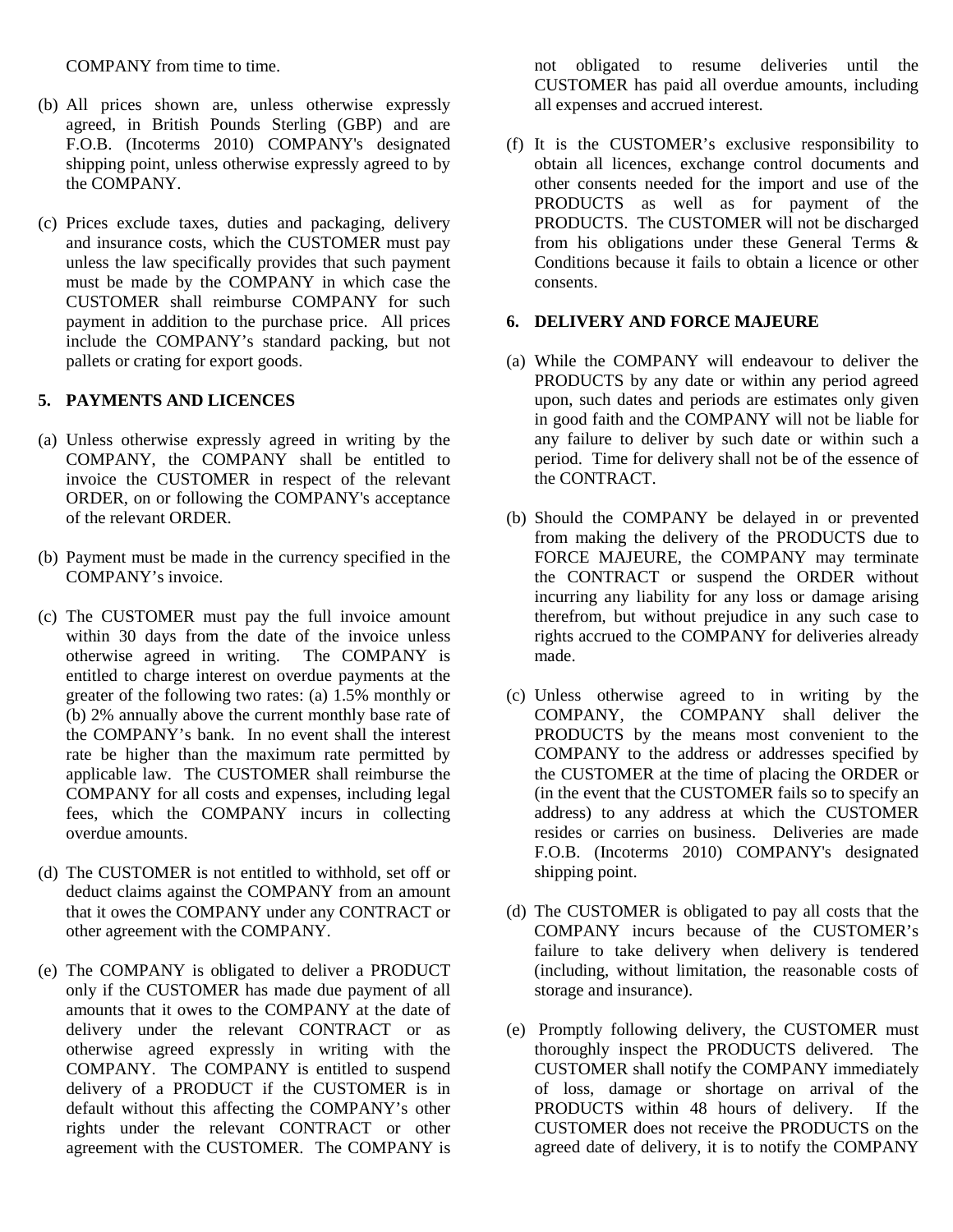within 48 hours of the agreed date of delivery. The COMPANY disclaims all liability, and the CUSTOMER waives its rights of recovery, in relation to PRODUCTS that are lost or damaged on arrival unless the CUSTOMER's information is sufficient to allow the COMPANY to make a valid claim against the carrier of the PRODUCTS for their loss or damage.

# **7. PASSING OF RISK AND TITLE, CANCELLATION AND RETURNS**

- (a) The COMPANY's liability for the PRODUCTS passes from the COMPANY to the CUSTOMER in accordance with the provision of F.O.B. (Incoterms 2010).
- (b) The COMPANY remains the owner of the PRODUCTS until it receives full payment for all PRODUCTS and all other sums which are due from the CUSTOMER under any other agreement with the COMPANY, whether or not the PRODUCTS are delivered to the CUSTOMER. Until title to the PRODUCTS passes to the CUSTOMER: (i) the CUSTOMER shall store the PRODUCTS separately from all other products of the CUSTOMER or any third party in such a way that they remain identifiable as property belonging to the COMPANY; (ii) the CUSTOMER shall maintain the PRODUCTS in satisfactory condition and keep them insured on behalf of the COMPANY for their full price against all risks to the reasonable satisfaction of the COMPANY; (iii) the COMPANY is entitled to recover, sell or otherwise deal with and/or dispose of the PRODUCTS or any part of the PRODUCTS; and (iv) the CUSTOMER grants an irrevocable licence to the COMPANY, its agents and employees to, at any time and without the need to give notice, enter upon any property upon which the PRODUCTS are stored, or upon which the COMPANY reasonably believes them to be stored in order to inspect them or recover them.
- (c) ORDERS once placed by the CUSTOMER and accepted by the COMPANY can be cancelled or changed only with the COMPANY's written consent and upon terms which will indemnify the COMPANY against all loss and expense. No PRODUCTS may be returned for credit or adjustment without written permission from the COMPANY's officer authorized to issue such permission.
- (d) All sales are final. If the parties expressly agree in writing that the COMPANY will credit the CUSTOMER for returned PRODUCTS, the CUSTOMER must return the PRODUCTS promptly, carriage-paid, and in the COMPANY's opinion in good condition to receive the credit.

(e) In addition to exercising its rights at common law or under statute, the COMPANY is entitled to terminate any CONTRACT by written notice to the CUSTOMER if the CUSTOMER is in material breach of any of its obligations under the CONTRACT or other agreement with the COMPANY or if the CUSTOMER: (i) becomes insolvent; (ii) fails to meet its liabilities when they fall due; (iii) seeks a composition with its creditors; (iv) has all or part of its property subject to receivership; (v) presents or has filed against it a petition for its bankruptcy, liquidation, winding-up or administration; or (vi) ceases, or threatens to cease, to carry on business.

### **8. WARRANTY AND LIMITATIONS OF LIABILITY**

- (a) The COMPANY shall, to the extent it is legally able to do so, pass through to the CUSTOMER, such warranties and other contractual assurances as the COMPANY itself receives from the relevant manufacturer and/or supplier of each PRODUCT ("Supplier Terms"), details of which shall be provided upon request. If the CUSTOMER has reason to believe that any PRODUCT is defective, it shall promptly notify the COMPANY in writing and the COMPANY shall, as the CUSTOMER's exclusive remedy and, subject to clause 8(f), the COMPANY's sole liability, use all reasonable endeavours to obtain an appropriate remedy for the CUSTOMER (including, without limitation, a repair or replacement of such PRODUCT) from the applicable manufacturer or supplier, in accordance with the relevant Supplier Terms.
- (b) Subject to clause 8(f), the COMPANY shall not be liable whether in contract, tort (including negligence), misrepresentation, breach of statutory duty, or otherwise for any loss, expense or liability incurred or sustained as a result of any: (i) use of any PRODUCT except for its normal intended purpose; (ii) defect arising in any PRODUCT as a result of the COMPANY following any drawing, design or specification supplied by or on behalf of the CUSTOMER; (iii) adaptation, modification, repair of any PRODUCT, or integration or combination with any other product not supplied by the COMPANY, in each case carried out by anyone other than the COMPANY or without the COMPANY's express written consent; and/or (iv) defect arising in any PRODUCT as a result of fair wear and tear, or misuse, wilful damage, negligence on the part of anyone other than the COMPANY or abnormal storage or working conditions.
- (c) Except as expressly set out in these General Terms & Conditions and subject only to clause 8(f), no implied